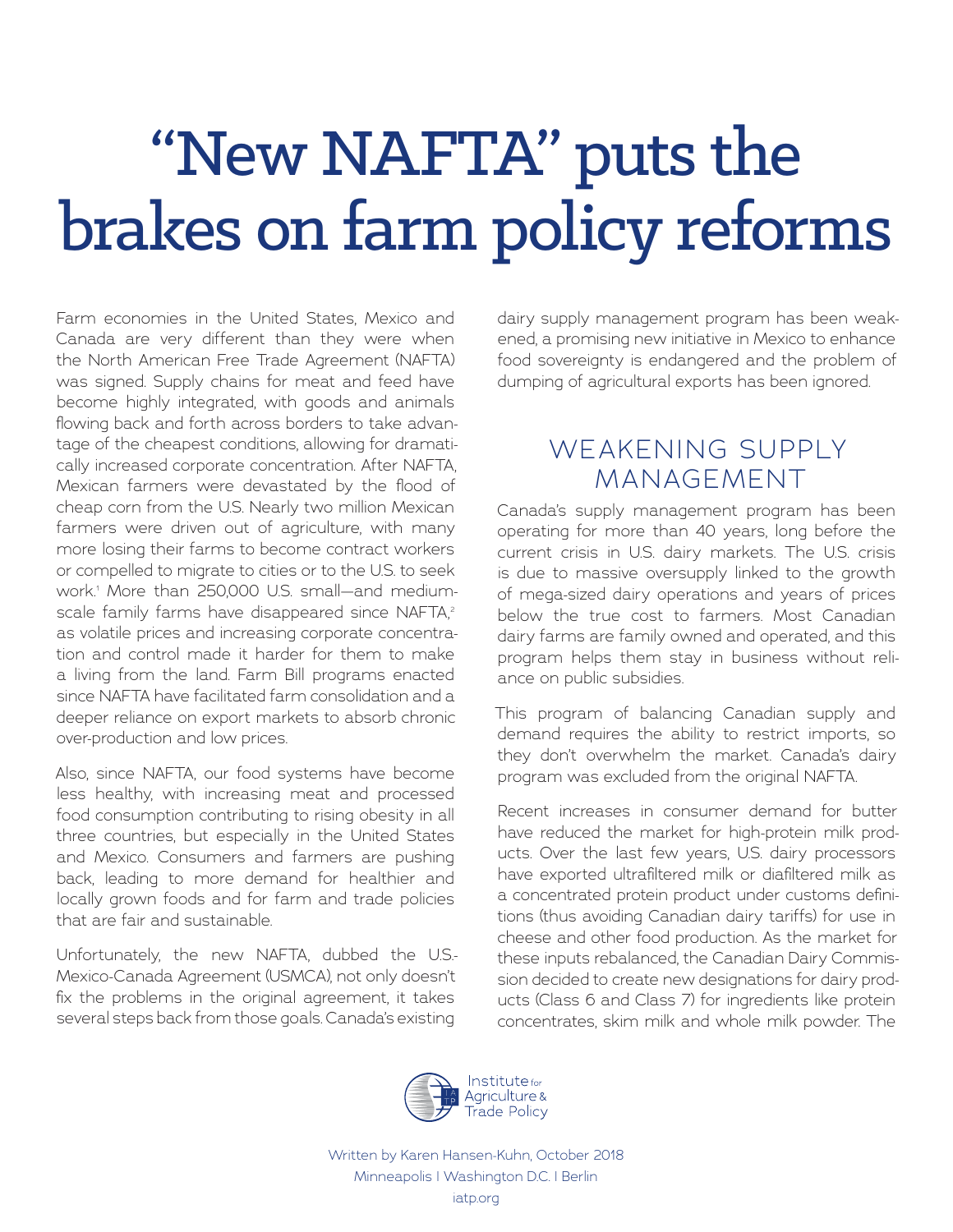decision to lower the price of Class 7 products as supplies built up led to trade tensions with the U.S.

New NAFTA creates a special window, called a tariff rate quota, for duty-free exports of U.S. dairy products to Canada amounting to 3.6 percent of the Canadian market. This comes on top of a concession equivalent to 3.25 percent of the market granted under the Comprehensive and Progressive Agreement for Trans-Pacific Partnership (CPTPP), and additional market access for 17,500 tons of European cheese under CETA (the Canada-European Union trade deal). While the Canadian government has promised farmers some compensation for the opening, National Farmers Union Canada president Jan Slomp says, "We take no comfort in promises of compensation…CETA shrinks total revenue available to Canadian farmers, yet the subsidy is given to the farmer that expands. To expand when revenue is diminished is a rather reckless business decision."3 This approach will contribute to overproduction in Canada, replicating the problem at the heart of the U.S. dairy crisis.

Canada also agreed to abolish the Class 6 and Class 7 milk designations in Annex 3B of new NAFTA chapter on agriculture. That annex details plans to tie prices for Canadian non-fat dairy solids to domestic prices set by USDA (adjusted by Canadian processor margins and yield factors). It also agreed to add a price surcharge to global exports of skim milk powder, milk protein concentrate and infant formula if they exceed certain set volumes. Thus, rather than achieving "free trade" in dairy products, these changes will tie Canadian prices to those set in the U.S., potentially raising prices for consumers in other countries while weakening a successful program that attempts to avoid overproduction and help farmers stay on their lands. Even so, the U.S. National Family Farm Coalition (NFFC) points out that, "The impacts for U.S. farmers will be minimal: Canada's entire dairy market is smaller than that of Wisconsin<sup>"4</sup>

# LIMITS ON REBUILDING NATIONAL FOOD SYSTEMS

Mexican President-elect Andrés Manuel López Obrador has promised to revitalize the country's agricultural sector, based on the Plan de Ayala Siglo 21,5 which was endorsed by more than 100 Mexican farmers' organizations. A primary goal is to achieve self-sufficiency in corn, wheat, rice and beans by 2024.

This program would reorient agricultural support to target smaller producers through credit, crop insurance and reforms to anti-competitive business practices by buyers and sellers. Small Planet Institute's Tim Wise explains:

The Plan commits to a transition toward agroecology, bars transgenic crops, and creates a National System for the Protection and Improvement of Mesoamerican Agro-biodiversity, with a special program called Native Maize-Tortilla 2050 to promote the cultivation and consumption of native maize. This is just the sort of directed action that can revalue indigenous cultures and practices while actively supporting the production of native maize.<sup>6</sup>

These kinds of programs would require significant restructuring of Mexico's support to agriculture, which could be undermined by language in the Agriculture Chapter of new NAFTA. Article 3.6.1 states that, "If a Party supports its agricultural producers, the Party shall consider domestic support measures that have minimal or no trade distorting or production effects." While "shall consider" is not binding language, it is consistent with other provisions, especially the articles that follow, which establish a consultation process in cases where trade distortion is alleged.

It seems possible that the López Obrador administration's plans to reorient agriculture spending to achieve self-sufficiency in corn, beans, wheat and rice production and to end reliance on imports of those goods through floor prices, public procurement, and production and distribution of fertilizers<sup>7</sup> could be considered trade distorting. The more important question is not whether these programs distort trade, but if they contribute to enhanced rural livelihoods and food security.

In addition, Article 20.A.7 (2) of new NAFTA, like the CPTPP, requires all countries to ratify the 1991 version of the International Union for the Protection of New Varieties of Plants (UPOV 1991), which prohibits farmers from saving and sharing protected seeds. Mexico ratified the 1978 version of that accord, which includes exceptions for small-scale farmers, but has declined to ratify the more stringent 1991 version. Given the recent experience of Guatemala and other Central American countries after ratification of the U.S-Central America-Dominican Republic Free Trade Agreement,<sup>8</sup> it seems likely that the U.S. would insist that Mexico comply with that new requirement as well.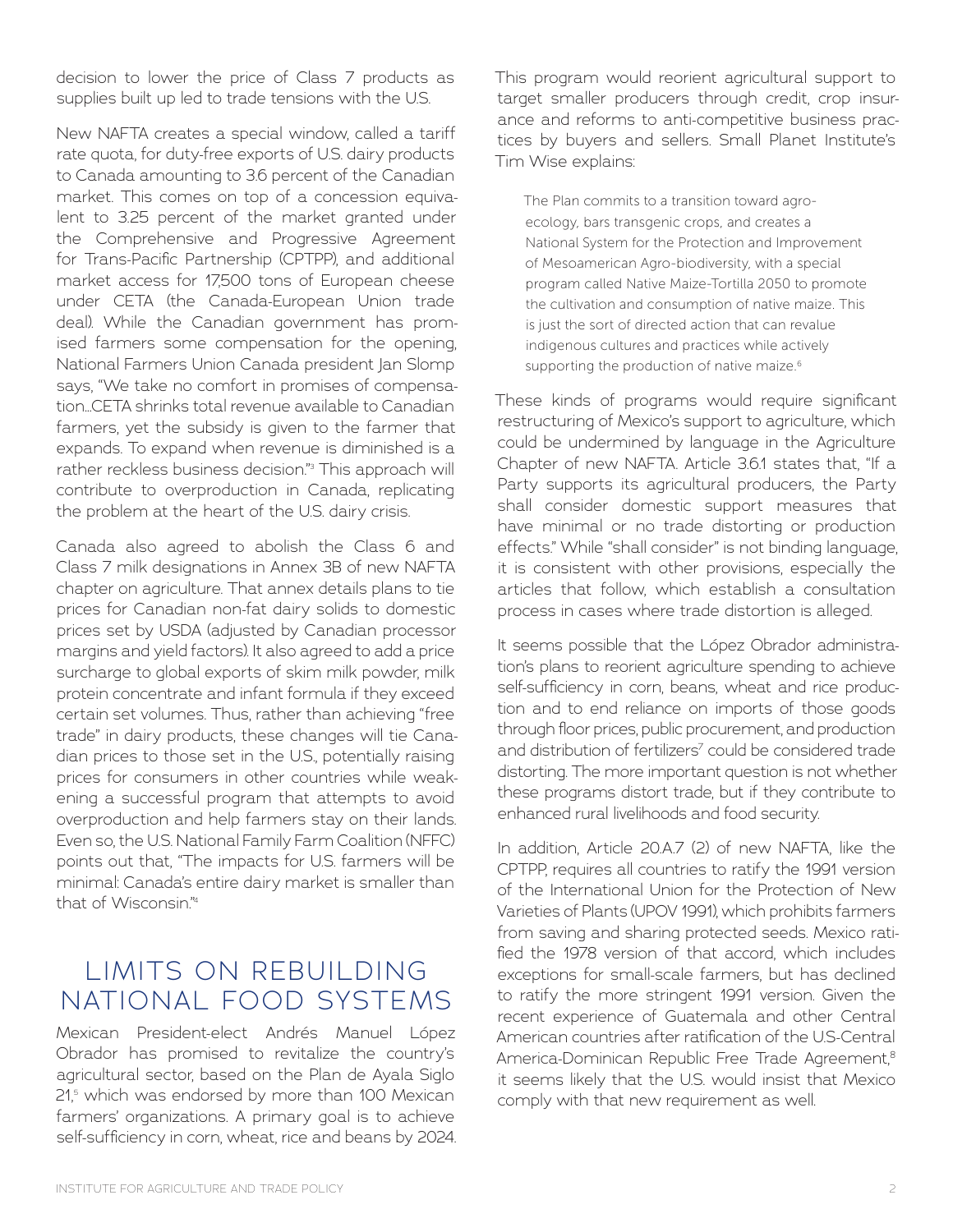#### BLOCKING THE WAY TO REFORMS

It's hard to see how Mexico can achieve self-sufficiency in basic grains without limits on imports priced below the cost of production (dumping). IATP has documented the extent of dumping since the early 1990s. Since NAFTA's inception, dumping rates have ranged as high as 33 percent for corn, 44 percent for wheat and 34 percent for rice. After temporary reversals in the wake of the 2008 food price crisis and the 2012 drought, recent figures show a trend toward the resumption of dumping. Our calculations show that as of 2017, dumping rates were nine percent for corn, 38 percent for wheat and three percent for rice.<sup>9</sup>



Mexico agreed to maintain zero tariffs for these and other farm goods under new NAFTA, so they will not be able to shelter these goods as they restart production. Article 3.9 forbids Parties from utilizing WTO special agricultural safeguards, which would allow them to enact temporary trade barriers in cases of unstable prices or import surges. Some 39 countries (including the U.S., Canada and Mexico) have registered agricultural products for potential protection under that agreement.<sup>10</sup> There are ongoing debates at the WTO among developing countries to expand that provision through the establishment of a Special Safeguard Mechanism and the designation of Special Products (key goods for food security that could be excluded from imports), so this provision would cut off that possibility from parties to USCMA (and those in the CPTPP, where it is also included). Article 3.3 of new NAFTA also commits members to work together at the WTO, "with the objective of substantial progressive reductions in agriculture support and protection."

Dumping is an issue for U.S. farmers, too. IATP's dumping calculations are based in part on USDA data on the costs of production, which include both direct costs, like seeds and fertilizer, and the opportunity costs of labor and land. When prices are below the cost of production, farmers do not fully cover those costs. Many farm households now rely on off-farm income. According to the USDA Economic Research Service, "Median farm income earned by farm households is estimated at—\$800 in 2017 and is forecast to decline to-\$1691 in 2018"<sup>11</sup>

Changes to this losing game would require reforms to both farm and trade rules. For example, NFFC and the U.S. National Farmers Union, among others, have suggested that rather than weakening Canada's dairy supply management program, the U.S. should consider adopting a similar program to revitalize U.S. dairy markets. Those groups, along with many others including the ranchers organization R-CALF and the United Food and Commercial Workers Union (as well as IATP and Food & Water Watch) asked for Canada and Mexico to withdraw their WTO complaint against mandatory Country of Origin Labeling (COOL) for meat. Congress overturned COOL after the WTO found that the labeling program restrained trade, but without the complaint it could be refined and restarted so that consumers could know where their meat is grown and processed. That proposal is not addressed in new NAFTA.

The Trump administration has proclaimed U.S. farmers "winners" under USMCA, but the main achievements they claim are holding on to the status quo on most tariffs and increased market access to Canadian dairy markets—neither of which will contribute in any meaningful way to resolving the problems of U.S. farmers. Many of the supposed fixes in new NAFTA are provisions brought in from the rejected CPTPP. Agribusiness exporters may be breathing a sigh of relief that they can continue with business as usual, but for rural communities confronting falling incomes, rising debt and an increasingly unstable climate, new NAFTA is a lost opportunity for change.